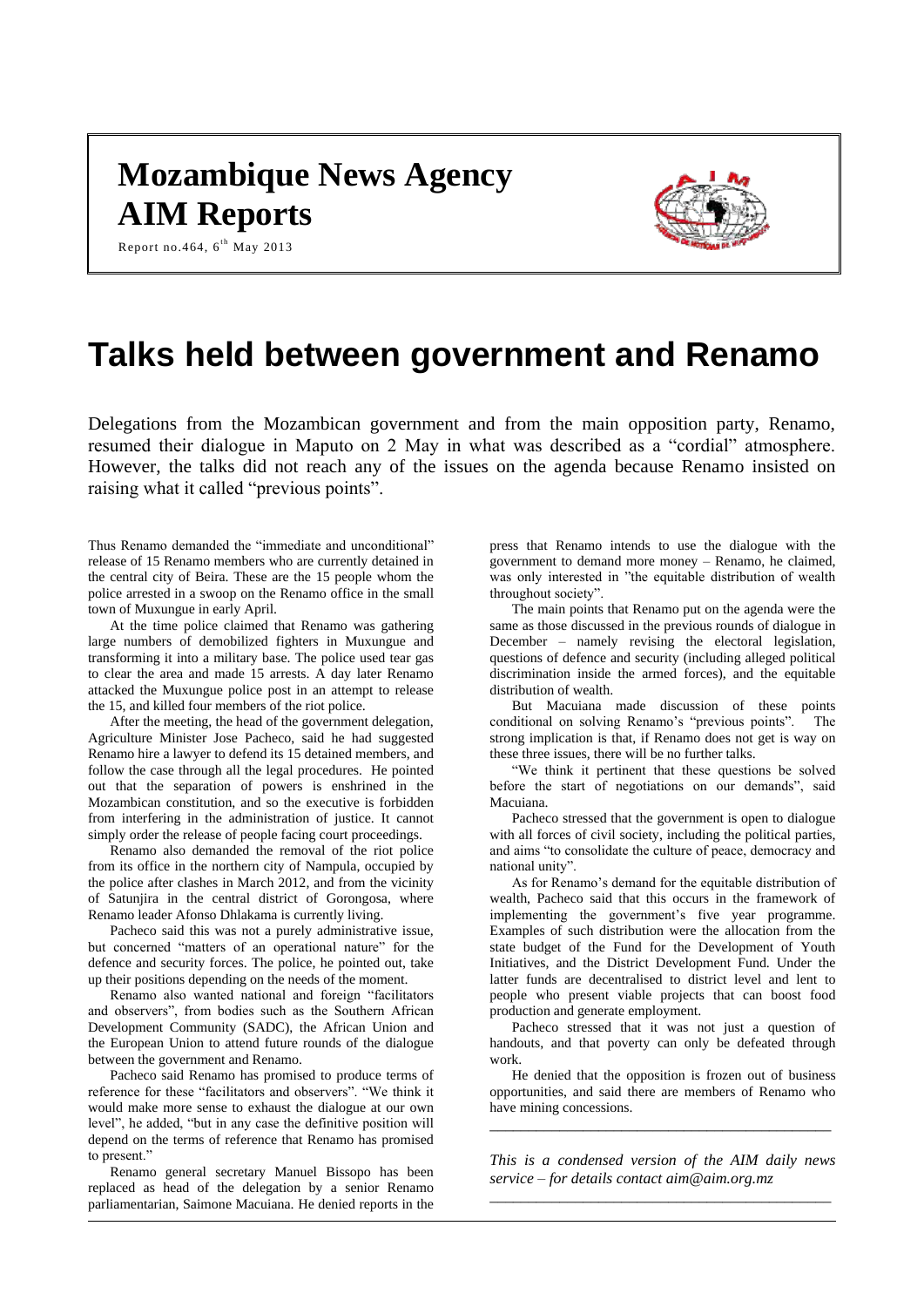## **Ombudsman reports to Assembly**

Mozambique's Ombudsman, Jose Abudo, has told the country's parliament, the Assembly of the Republic, that he is satisfied with the work of his Office during its first year in operation.

Speaking during his first annual address to the Assembly, Abudo said that between June last year and this March his Office opened 249 cases of which 161 have been concluded.

Citizen's complaints or petitions may be presented orally or in writing to the Ombudsman, and Abudo stated that his Office has been receiving an average of five submissions a day, of which most were from Maputo city and province.

The Ombudsman said that 52.6 per cent of cases were related to public administration, 30.5 per cent were about courts, 6.4 per cent concerned local authorities, 1.6 per cent regarded public companies, 1.6 per cent dealt with public institutions, with 7.3 per cent being categorised as "other".

On issues where the Ombudsman does not have jurisdiction seven cases were forwarded to prosecutors; eight to the regulatory body for judges, the Higher Council of the Judicial Magistracy; and two to the police.

In regards to fundamental rights, the Ombudsman has dealt with complaints regarding environmental rights and quality of life; social rights; the rights of state employees; and justice and security.

In these situations the Ombudsman makes recommendations to the relevant state body, which has a fortnight to correct illegal actions or injustices, and improve its service.

According to Abudo, since June last year he has made 16 recommendations of which seven were accepted, five rejected and four are still awaiting response.

Abudo lamented that during its first year the Ombudsman's Office has operated without its own facilities and with few staff and a lack of transport. He hoped that these problems can be overcome in the near future.

During the debate, the three parliamentary parties welcomed the work of the Ombudsman.

Carlos Sylia of the ruling party Frelimo called for a revision of the legislation on the Ombudsman to allow for setting up offices at the provincial level.

Alberto Sape, a deputy from the largest opposition party Renamo, raised concerns about the brutal treatment by the police of demobilised soldiers who have been protesting outside the office of the Prime Minister over demands for higher pensions.

He also called for action over the cases of Mozambicans who had once been migrant workers in the former German Democratic Republic who claim that they are still owed money from the government and the killing of a taxi driver by a police officer.

The third parliamentary party, the Mozambique Democratic Movement (MDM), questioned the Ombudsman on whether he has made recommendations to the Attorney-General over allegations of political intolerance characterised by the vandalisation of political offices.

According to MDM's Jose de Sousa, "the political intolerance in this country is becoming a big problem and could create a rupture between the government and the governed".

Abudo has had a lengthy career in the Mozambican judicial system. He has been a judge on the Administrative Tribunal, a judicial inspector and the presiding judge on the Sofala Provincial Court. He was Minister of Justice from 1995 to 2004.

### **DP World reports global profits of \$749 million**

The annual general meeting in Dubai of DP World, the company that holds the concession to operate the container terminal at Maputo Port in Mozambique, has heard that in 2012 the company made a profit worldwide of \$749 million.

Speaking to AIM after the meeting, DP World's senior vice president Mohammed Al Muallem explained that this profit came from the company's 65 marine terminals located across six continents. In total the company handled 56 million TEU (standard size of a twenty foot long container).

Key to its worldwide operations is avoiding congestion.

In Maputo Port there have been severe traffic delays with trucks waiting to get into the port tailing back onto the EN4 highway. This has mainly been due to a huge increase in the number of trucks using the port because the railway line from Ressano Garcia was closed after damage to a railway bridge.

In response to the congestion, Maputo Port is working on a \$2 million project to improve the access roads, increasing the number of lanes from two to five.

DP World's flagship operation at Jebel Ali Port, just outside the city of Dubai, last year handled 13.3 million TEU of cargo without any delays to trucks. Every day the port handles 3,500 trucks and the company is committed to ensuring that any truck arriving at its gates is able to leave those same gates, having deposited or picked up its container, within half an hour.

Mohammed Al Muallem explained that this was only possible by making sure that capacity is always greater than demand. In addition, the company has invested heavily in installing technology so that all the necessary paperwork, from paying the port, customs and insurance to clearing imports with relevant authorities, can be done online. As long as everything is completed, the system recognises a truck's number plates and it can pass all the port's barriers without even stopping.

Mohammed Al Muallem told AIM of the Emirates' historic link with east Africa, with older members of his family being fluent in Swahili due to their frequent trips along the African coast.

In March Jebel Ali Port was visited by Mozambican President Armando Guebuza, and Al Muallem stressed that "we were very happy with what President Guebuza said about developments in Mozambique".

Worldwide, the company employs 30,000 staff and plans to expand capacity so that by 2020 it can handle 103 million TEU. It is looking in particular to growth in the emerging markets of Africa, the Middle East and Asia.

DP World holds a 30-year concession to operate the container terminal at Maputo Port until 2033, with an option to extend for a further 10 years.

#### **Ministry of Health launches new vaccine**

Mozambique's Ministry of Health on 10 April launched a new vaccine to protect children from the illnesses caused by the bacteria Streptococcus pneumoniae.

The pneumococcal vaccine PCV-10 targets the main types of bacteria that cause pneumonia. The bacteria are also responsible for a long list of other illnesses ranging from bronchitis to septicaemia or meningitis.

Given to children under the age of 12 months in three doses, PCV-10 offers 80 per cent protection for six years.

The vaccine will become part of the routine immunisation programme run by the Mozambican government, UNICEF and other health partners.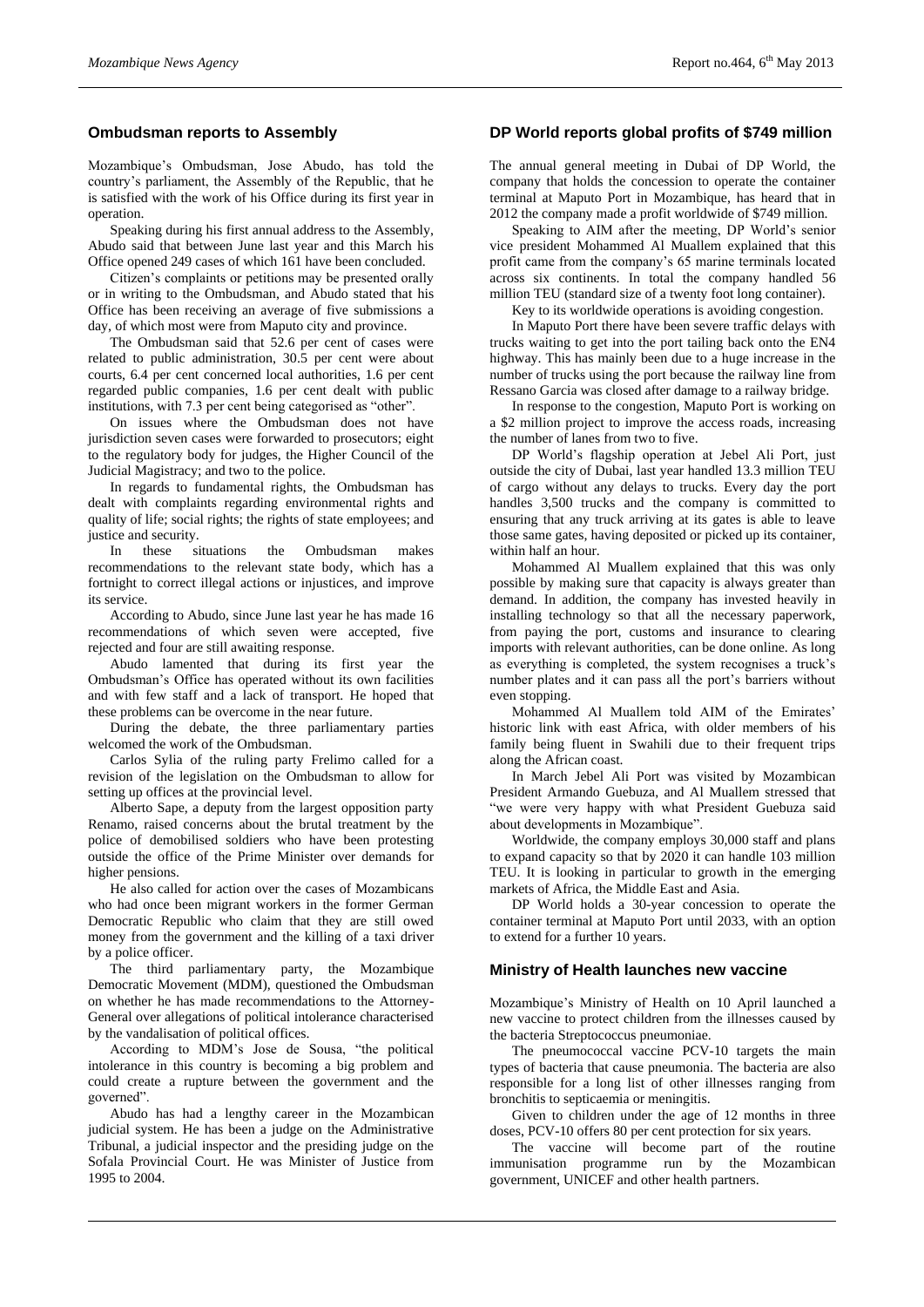## **World Bank loans for agriculture**

The Executive Board of the World Bank on 25 April approved two credits for a total of \$150 million to improve Mozambique's agricultural performance.

The loans are intended "to boost the Government of Mozambique's efforts to improve the performance of commercial agriculture and smallholder farmers, while also improving people's food and nutrition security".

One of the loans, for \$50 million, will support the government's First Agriculture Development Policy Operation (AdDPO), described as "the first of three operations designed to promote private sector-led agriculture in order to improve access to food and better nutrition".

According to the World Bank country director for Mozambique, Laurence Clarke, "agriculture offers Mozambique an immediate opportunity to foster balanced economic and social development in the country even as it expands its mining and gas industries".

"This new project", he added, 'focuses on providing opportunity to Mozambique's growing ranks of farmers and agribusiness entrepreneurs in a way that will generate higher incomes for farmers while also improving nutrition for the country's rural population."

The second loan is for \$100 million and will support the Integrated Growth Poles Project, which is intended to improve the performance of agricultural companies and smallholders in the Zambezi Valley, in the centre of the country, and in the Nacala Corridor in the north.

The Bank states that the project "will raise employment and agricultural sales and help fund a variety of activities such as upgrading feeder roads, increasing privately executed public investments, and linking small farmers to emerging supply chains".

The two credits come from the World Bank's soft loans facility, the International Development Association (IDA).

## **Bank of Brazil to finance Maputo water supply project**

The Bank of Brazil is to enter into an agreement with the government of Mozambique to finance the construction of the Moamba Major dam that will provide drinking water for the Maputo metropolis.

According to a report in the daily newspaper "Noticias", the project to build the dam on the Incomati River is expected to cost \$500 million and will provide water for drinking and irrigation in the Greater Maputo Metropolitan Area.

The paper cites the director of the National Water Board (DNA), Susana Saranga Loforte, as saying "we are in the final phase of negotiations for releasing the funds. The negotiations are making progress and if this continues we will be in a position to lay the first stone in 2014 or 2015".

She added that the Bank of Brazil has already funded the environmental impact study for the dam along with a preliminary design which together cost \$8.5 million.

In the shorter term the authorities are working on adapting the dam at Corumana on the Sabie River so that it can provide water for the north of Maputo and Matola, Marracuene, Moamba and Pessene.

This project will receive funding from the Dutch government, which has pledged €23 million (\$30.4 million).

Currently the cities of Maputo and Matola and the adjacent areas rely on the Umbeluzi River for their water supply. But the system based on the Umbeluzi treatment station is no longer sufficient to meet the growing demand for water.

## **Rhino's wiped out of Limpopo National Park**

Authorities in the Limpopo National Park (PNL) have announced that no rhinoceros are left in the park in southern Mozambique. According to PNL, this is the result of poaching which over recent years has reached alarming levels. The motive for rhino poaching is clear: the enormous sums paid in China and Vietnam for rhino horn.

According to the park administrator, Antonio Abacar, "since I arrived last January I have never been in the presence of this species inside the park, which means that those who lived in the park are now probably dead".

The extinction has not been formally declared by PNL, but the animals that were in the area have disappeared over the last two years. A census taken in early 2011 concluded that there were still some rhinos in the conservation area, but these disappeared later that year.

After killing off the rhinos the poachers have turned their attention to elephants which are now also being slaughtered.

Abacar lamented that "the big problem that concerns us most is that some of our staff are involved in poaching".

He pointed out that at least thirty members of staff are currently facing disciplinary action.

To strengthen supervision in the park, PNL is in the process of integrating police officers into park patrols.

PNL covers over 1.1 million hectares, and was set up as part of the Greater Limpopo Transfrontier Park, which also includes the Kruger National Park in South Africa, and the Gonarezhou Park in Zimbabwe. Between them, the three parks cover a total area of 5.5 million hectares.

Mozambican poachers have also ventured into South Africa in search of rhino horn. Figures published in February show that between 2008 and the beginning of that month, South African forces killed 279 Mozambicans involved in rhino poaching. A further 300 Mozambicans were detained for poaching between 2008 and the end of 2012. Some of the Mozambicans killed or arrested have turned out to be members of the Frontier Guard or of the armed forces.

#### **Sugar exports reach record levels**

The Mozambican sugar industry in 2012 exported 243,583 tonnes of brown sugar worth 126 million US dollars. This represents a 23 per cent increase on the 198,181 tonnes exported in 2011.

According to the government's Centre for the Promotion of Agriculture (CEPAGRI), this is most sugar Mozambique has ever exported.

All the sugar was exported to the European Union through the Everything But Arms (EBA) initiative and Economic Partnership Agreements (EPAs) under which Mozambique has tariff free access to the EU market.

According to CEPAGRI, Mozambique's sugar production increased by two per cent in the 2012 campaign due to an eight per cent expansion in the area cultivated. In total 3.3 million tonnes of sugar cane was harvested, producing 396,719 tonnes of sugar and 130,357 tonnes of molasses. The total area cultivated was 45,917 hectares.

Last year 164,096 tonnes of sugar was sold in the domestic market of which 28,228 tonnes was white sugar. These sales represent a five per cent reduction over the previous year.

Mozambique imported 15,875 tonnes of sugar, because the mills do not yet produce enough refined (white) sugar to meet demand.